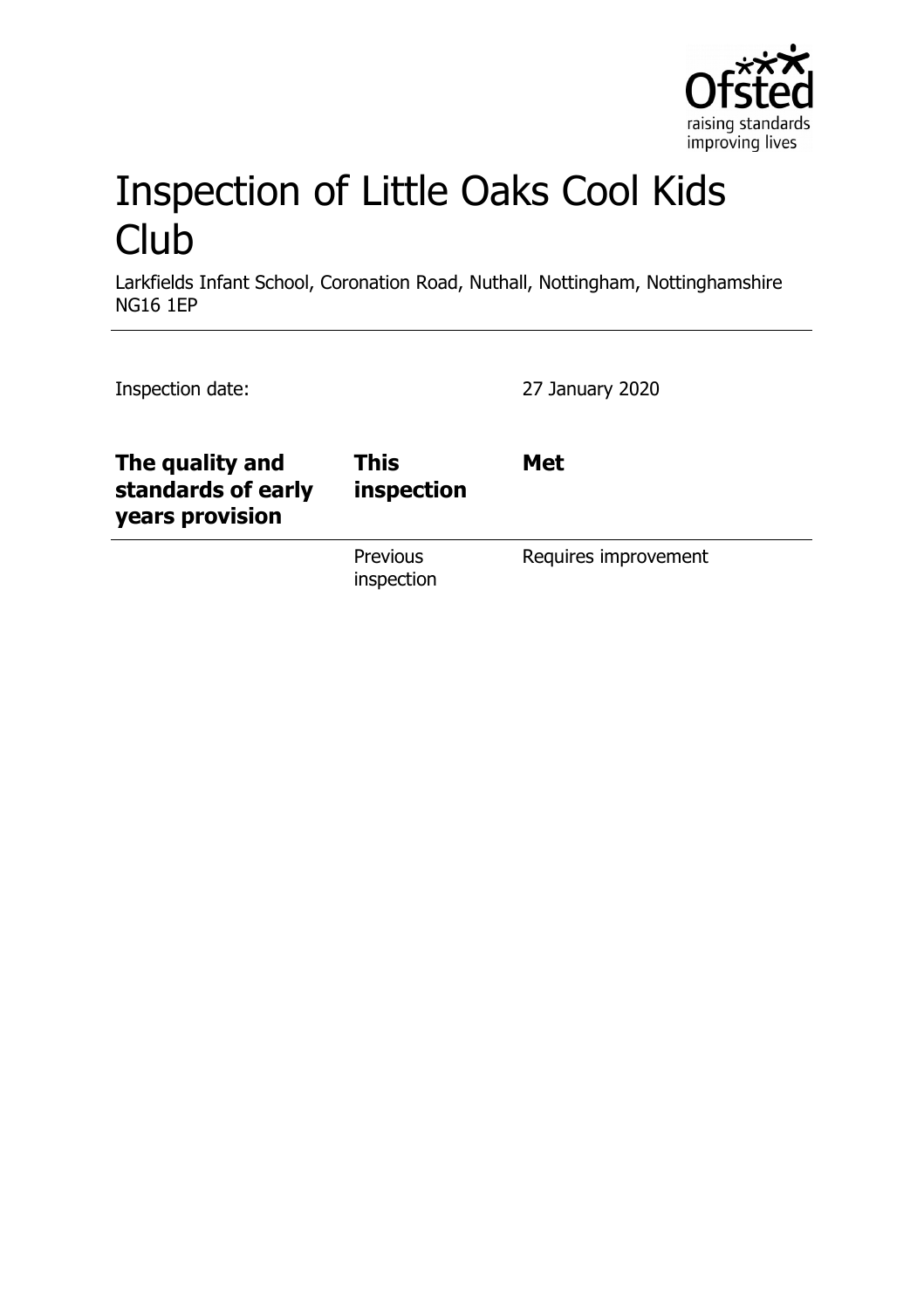

# **What is it like to attend this early years setting?**

### **This provision meets requirements**

There is an ethos of fun and enjoyment in the club. From the minute the children arrive, they can make decisions about what to play with. They select toys and activities from within the large room, as well as asking staff for games from the cupboard. Children quickly get involved in their chosen activities. They can choose to relax in the cosy corner or play more energetic games such as table football.

Children are very settled in the warm, comfortable and welcoming club. They have formed strong emotional bonds with staff. Uniquely, there is a low turnover of staff. This means the children are looked after by staff who know them well. Children happily include the enthusiastic and willing staff in their games. Staff are receptive and responsive to children's needs. Since the last inspection, the provider has made sure all young children have consistent key carers. This helps children to feel safe and secure.

Children of all ages behave well and play harmoniously together. Staff have high expectations of children's behaviour and role model this well by setting clear rules and boundaries. Staff remind children to use their manners and thank them when they spontaneously say, 'thank you'.

## **What does the early years setting do well and what does it need to do better?**

- $\blacksquare$  The established provider, knowledgeable manager and supportive deputy manager share their vision for the club with the committed staff team. Together, they seek the views of parents when evaluating the success of the club and planning future changes. For example, the provider would like to introduce more traditional games and activities to outdoor play.
- $\blacksquare$  Staff provide activities that complement children's learning at school. For example, children spend a sustained length of time painting and colouring pictures relating to their study of Chinese New Year.
- Staff interact well with children who respond positively to their instructions. For example, staff help children to resolve minor issues. When too many children want to play table football, staff suggest, two play, two judge and then swap.
- Staff encourage children to understand the importance of following the wellestablished routines. When they arrive in the club, children independently hang their coats up, put their bags in the box and go to wash their hands before tea. This helps children develop their confidence in social situations and contributes to their own well-being. Children choose where and who they sit and eat with, and chat between themselves. However, there is scope to develop children's independence further, especially at teatime.
- $\blacksquare$  Before children start at the club, staff visit them in their school classroom to get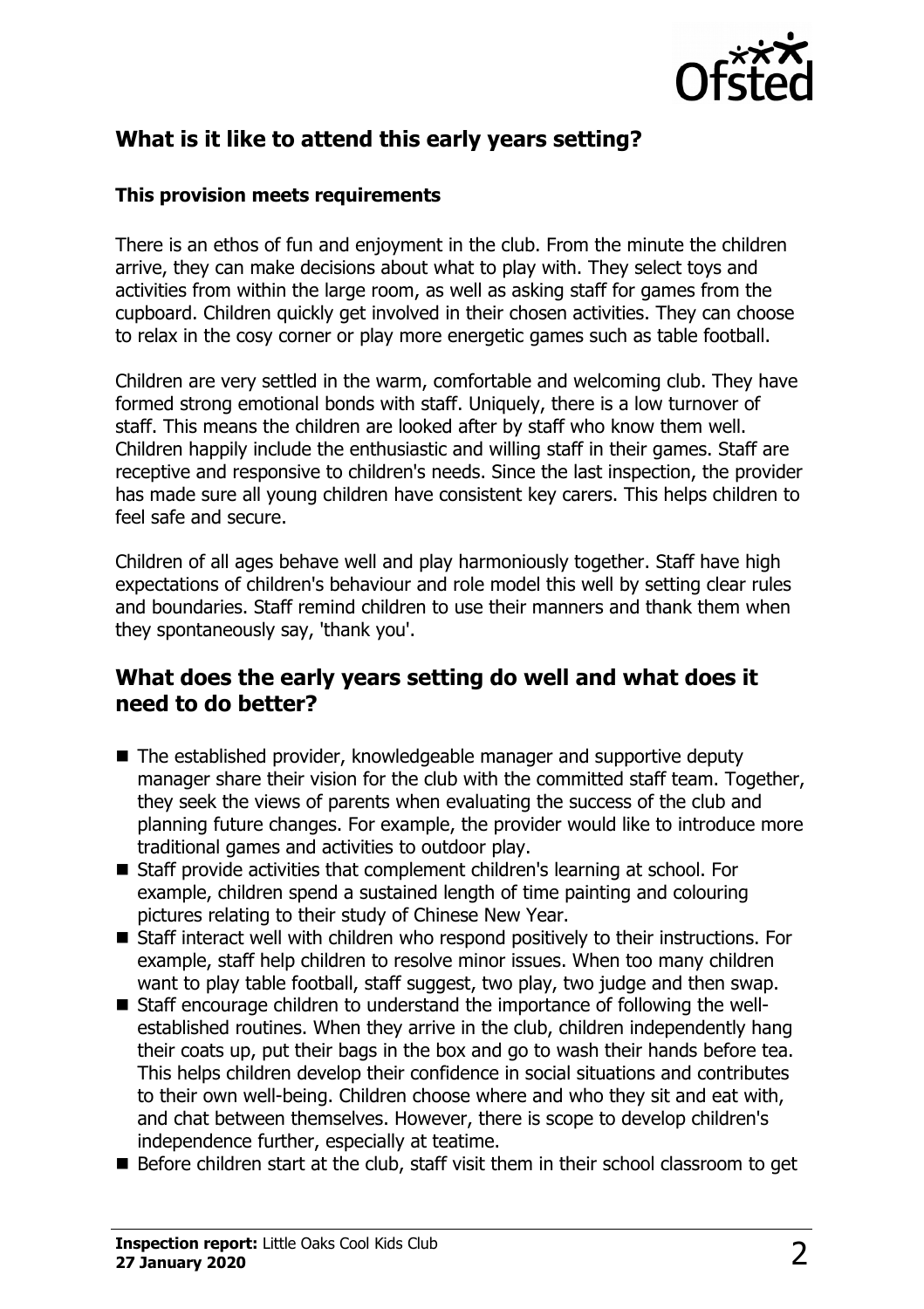

to know them. Staff seek a range of information from parents about their children's individual needs. This helps them to support children to settle and feel at ease.

- $\blacksquare$  Staff make sure children have access to the large outdoor area where they take part in running games, riding on wheeled toys and play with footballs. This helps to provide them with good opportunities to have fresh air and be physically active.
- $\blacksquare$  Staff provide lots of activities that keep children motivated and engaged. For example, children pretend to be shopkeepers in the role-play area. They play imaginatively with the cars, garage and dinosaurs and use pencils and felt-tip pens to colour in pictures. They proudly show visitors and parents their creations. Young children write their names on their pictures.
- $\blacksquare$  Staff have a close working relationship with the host school. This professional partnership helps to ensure continuity of care for all children, including those with special educational needs and/or disabilities. Regular communication and information sharing mean children's needs are swiftly met.
- $\blacksquare$  Staff have developed very effective partnerships with parents, who state, they are more than happy with the club. They speak highly of the staff and appreciate the approachability of staff who look after their children. Parents comment how much their children enjoy coming to the club and they say, 'it takes forever to get them to come home'.
- $\blacksquare$  The provider offers yearly appraisals to staff. Furthermore, the manager holds regular supervision meetings where staff can discuss their role and ongoing training needs.

# **Safeguarding**

The arrangements for safeguarding are effective.

Staff can identify the signs and symptoms of abuse and neglect. They know how to refer any concerns they have to the relevant authorities to help to protect children. When recruiting staff, the provider carries out all required checks to ensure that they are suitable to work with children. The premises are secure so that children cannot leave unsupervised, and unwanted visitors cannot gain access. Staff maintain accurate records for school collection, and children's arrival and departure. Staff are deployed effectively and monitor children's whereabouts closely when they play outdoors.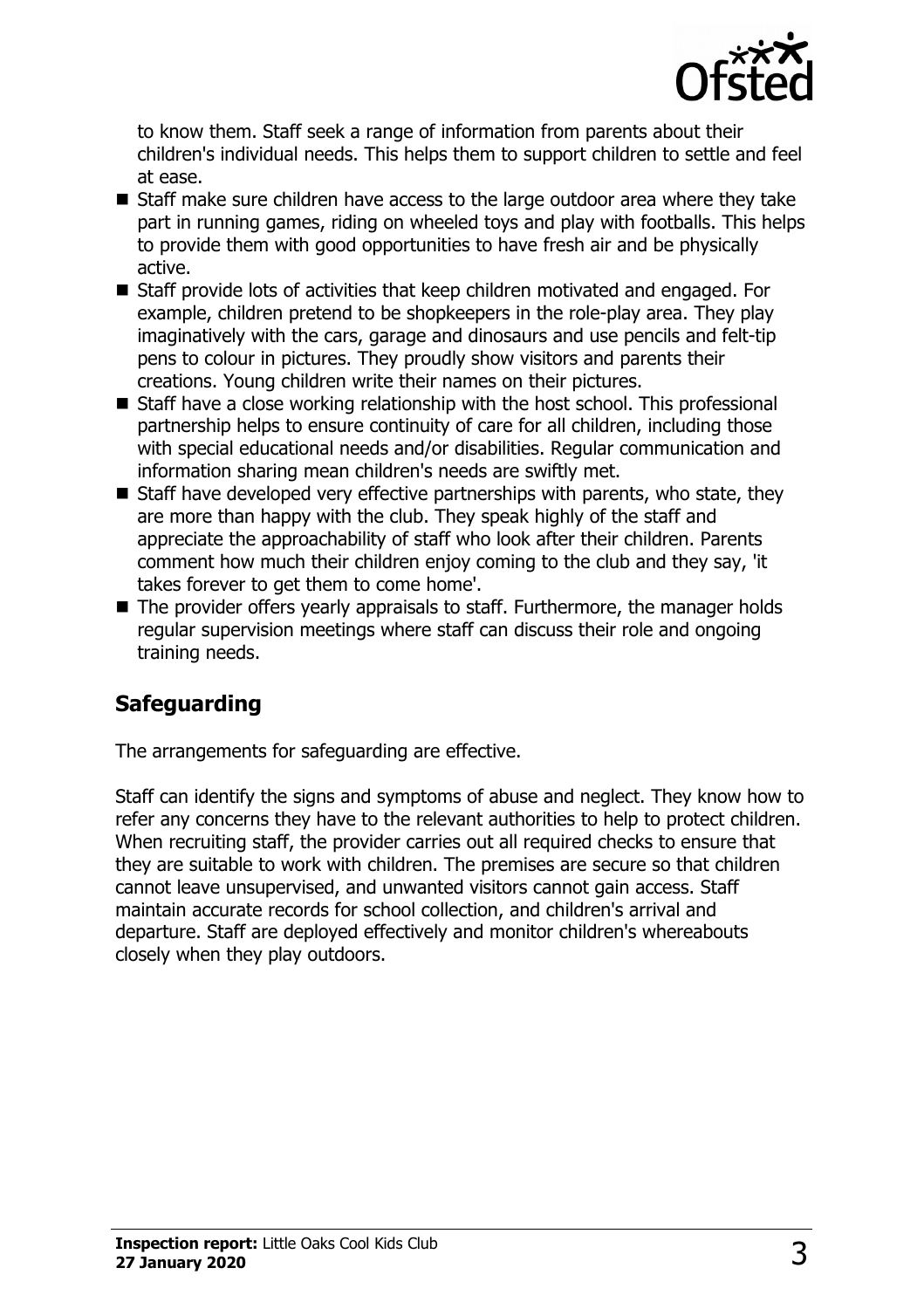

| EY270980                                                                             |
|--------------------------------------------------------------------------------------|
| Nottinghamshire County Council                                                       |
| 10096582                                                                             |
| Childcare on non-domestic premises                                                   |
| Early Years Register, Compulsory Childcare<br>Register, Voluntary Childcare Register |
| Out-of-school day care                                                               |
| 4 to 11                                                                              |
| 42                                                                                   |
| 160                                                                                  |
| Little Oaks Limited                                                                  |
| RP521710                                                                             |
| 07989 392 633                                                                        |
| 5 February 2019                                                                      |
|                                                                                      |

# **Information about this early years setting**

Little Oaks Cool Kids Club registered in 2003. The club employs 11 members of childcare staff. Of these, four hold an appropriate level 3 early years qualification and two hold a level 2 playwork qualification. The provider has early years professional status. The club opens Monday to Friday during term time. Sessions are from 7.30am to 9am and 3.15pm to 6pm. It is also open during the school holidays from 7.30am to 6pm.

## **Information about this inspection**

#### **Inspector**

Sharon Alleary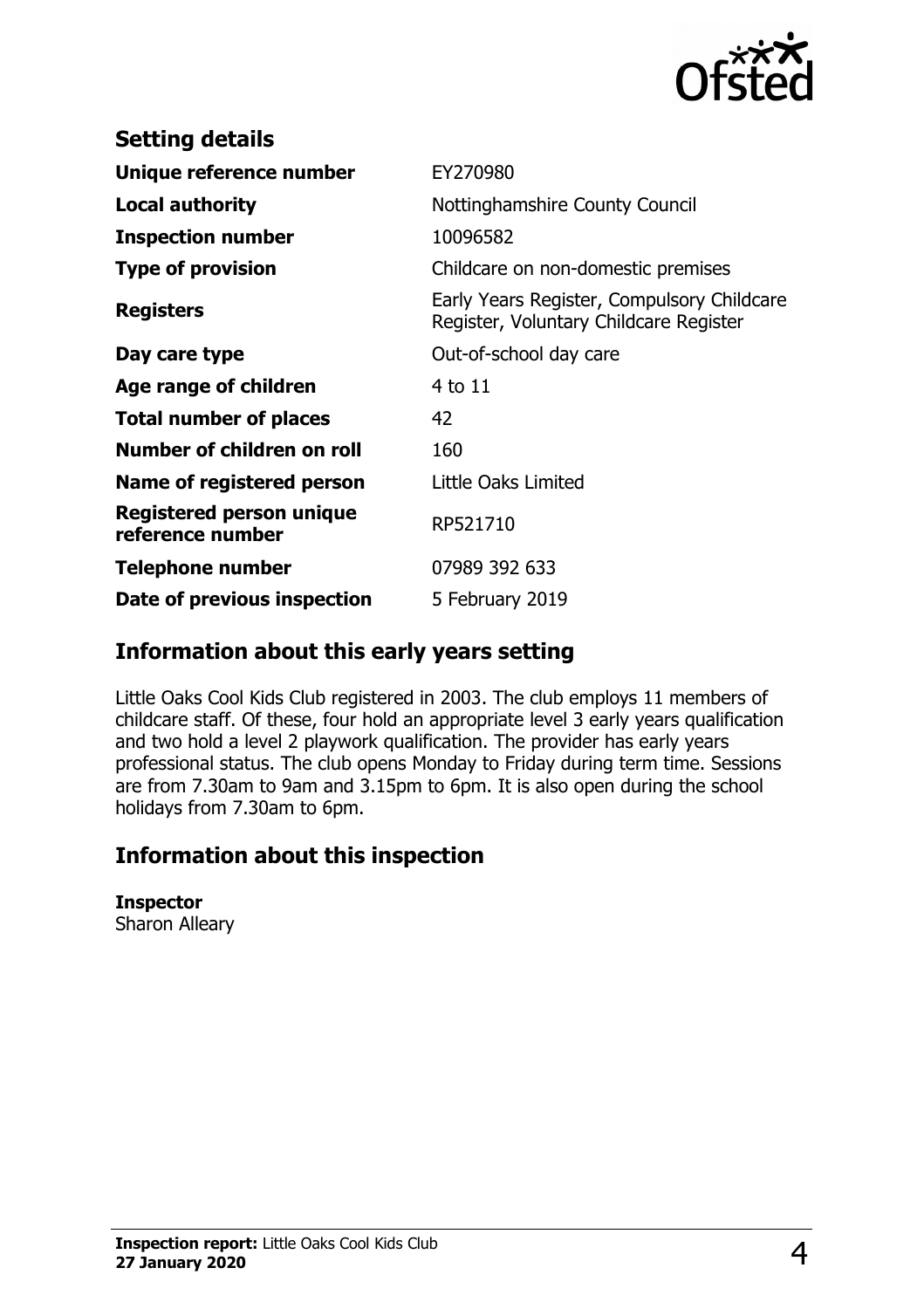

## **Inspection activities**

- $\blacksquare$  The inspector carried out a discussion about the areas used by the club to find out how they are organised, and the range of activities provided both indoors and outdoors.
- $\blacksquare$  The inspector observed the activities indoors and outdoors and the interactions between staff and children.
- $\blacksquare$  The inspector talked to staff and children at appropriate times during the inspection.
- $\blacksquare$  The inspector held a meeting with the provider, the manager and deputy manager and carried out discussions at convenient times during the inspection. She looked at relevant documentation and evidence of the suitability of staff working in the club.
- $\blacksquare$  The inspector spoke to several parents during the inspection and took account of their views.

We carried out this inspection under sections 49 and 50 of the Childcare Act 2006 on the quality and standards of provision that is registered on the Early Years Register. The registered person must ensure that this provision complies with the statutory framework for children's learning, development and care, known as the early years foundation stage.

If you are not happy with the inspection or the report, you can [complain to Ofsted.](http://www.gov.uk/complain-ofsted-report)